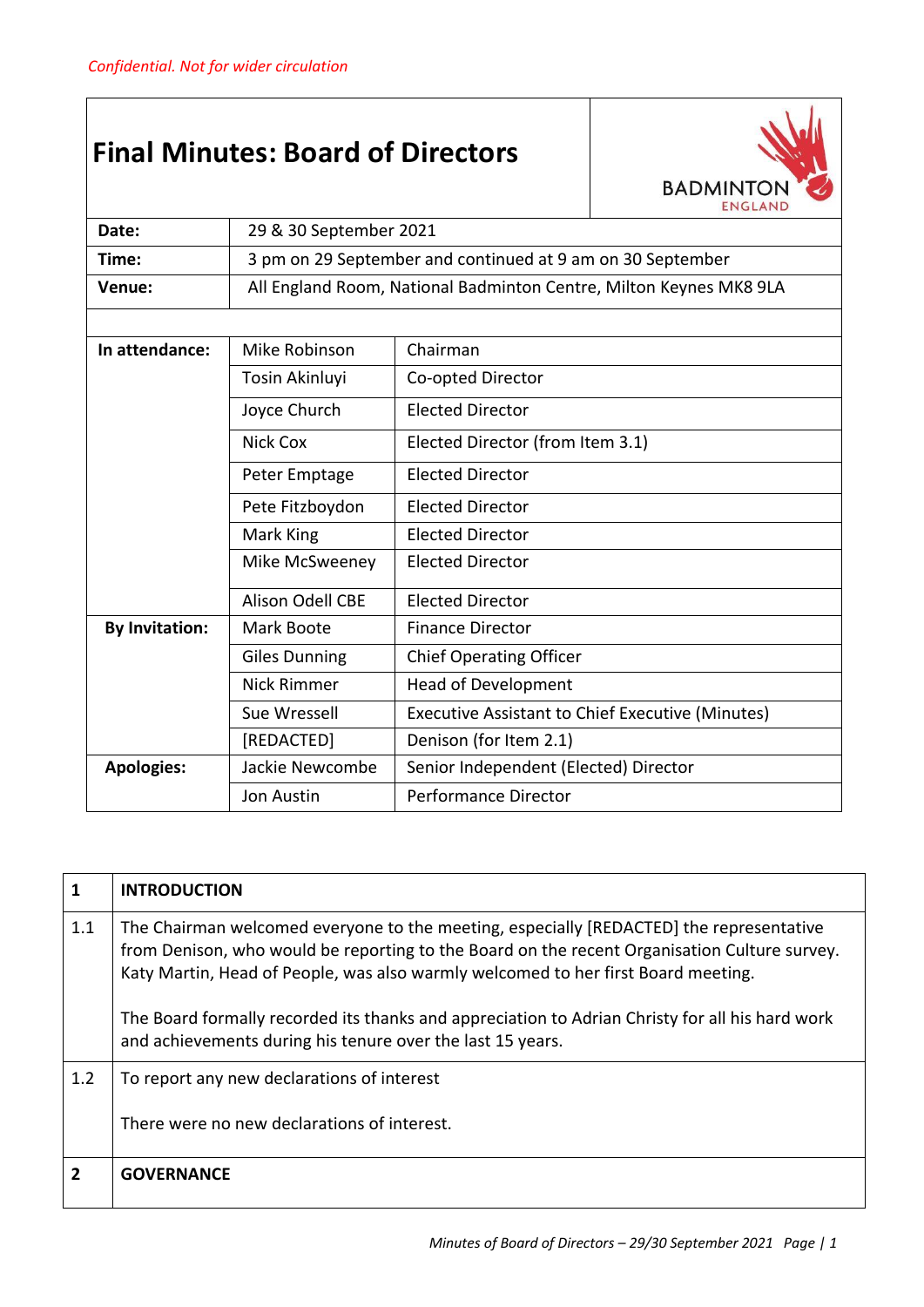| 2.1                     | To receive a report from Denison on the recent Organisation Culture Survey undertaken.                                                                                                                                                                                                                                                                                                                                                                                                                                                                                                                                                                                                                                                                                                                                                                                                                                                                                                                                                                                                                                                                                                                                                                       |  |
|-------------------------|--------------------------------------------------------------------------------------------------------------------------------------------------------------------------------------------------------------------------------------------------------------------------------------------------------------------------------------------------------------------------------------------------------------------------------------------------------------------------------------------------------------------------------------------------------------------------------------------------------------------------------------------------------------------------------------------------------------------------------------------------------------------------------------------------------------------------------------------------------------------------------------------------------------------------------------------------------------------------------------------------------------------------------------------------------------------------------------------------------------------------------------------------------------------------------------------------------------------------------------------------------------|--|
|                         | The Board received a presentation on the findings of the Report and the following points and<br>comments were noted:                                                                                                                                                                                                                                                                                                                                                                                                                                                                                                                                                                                                                                                                                                                                                                                                                                                                                                                                                                                                                                                                                                                                         |  |
|                         | The Board welcomed the report and discussed the findings in detail.<br>$\bullet$<br>It is important that we share the findings with staff in an open way, stressing the positives<br>$\bullet$<br>around how we can use the report's findings to develop a culture that will enhance our<br>ability to deliver the strategy and make significant improvements to working life at BE.<br>The Board were keen to move forward in a collaborative, open and transparent way.<br>$\bullet$<br>Pete Fitzboydon, as Interim Chief Executive from 4 October, would discuss the report<br>$\bullet$<br>with CMT to establish a way forward in communicating with staff and next steps.<br>(ACTION: PF/CMT)<br>The Board thanked [REDACTED] and Denison for the work on the Survey and Report.<br>$\bullet$<br>Please refer to the Action Items Register for updated actions (appended).                                                                                                                                                                                                                                                                                                                                                                              |  |
| $\overline{\mathbf{3}}$ | <b>STRATEGY</b>                                                                                                                                                                                                                                                                                                                                                                                                                                                                                                                                                                                                                                                                                                                                                                                                                                                                                                                                                                                                                                                                                                                                                                                                                                              |  |
| 3.1                     | To receive an update on the new membership scheme                                                                                                                                                                                                                                                                                                                                                                                                                                                                                                                                                                                                                                                                                                                                                                                                                                                                                                                                                                                                                                                                                                                                                                                                            |  |
|                         | An update on the draft of the new membership scheme was provided to the Board and the<br>following points and comments were noted:                                                                                                                                                                                                                                                                                                                                                                                                                                                                                                                                                                                                                                                                                                                                                                                                                                                                                                                                                                                                                                                                                                                           |  |
|                         | Previous membership schemes have, to a large extent, been commercially driven.<br>$\bullet$<br>However, it was recognised that the scheme can provide a useful tool for reach and<br>engagement across a wider section of the badminton community, something that was<br>raised in the Culture Survey.<br>Consideration was being given in the new scheme to enable greater reach and therefore<br>$\bullet$<br>increase the database of members, which will provide both greater engagement with<br>members and an opportunity to generate revenue to reinvest into the sport.<br>Consideration was still being given to how best to provide a fee system that will<br>٠<br>encourage clubs to register all their players without large costs.<br>The legalities around GDPR and upselling to club members was discussed and it was<br>$\bullet$<br>believed that this was already covered but would be investigated. (ACTION: GD)<br>The Board agreed the direction of travel for the new scheme and Counties would be<br>$\bullet$<br>updated at the next General Meeting. The final scheme would be brought back to the<br>Board in the New Year for sign off. (ACTION: GD)<br>Please refer to the Action Items Register for updated actions (appended). |  |
| 3.2                     | To receive an update on the Sport England Investment process                                                                                                                                                                                                                                                                                                                                                                                                                                                                                                                                                                                                                                                                                                                                                                                                                                                                                                                                                                                                                                                                                                                                                                                                 |  |
|                         | The Board was updated on the current position of the Investment process and the following<br>points and comments were noted:                                                                                                                                                                                                                                                                                                                                                                                                                                                                                                                                                                                                                                                                                                                                                                                                                                                                                                                                                                                                                                                                                                                                 |  |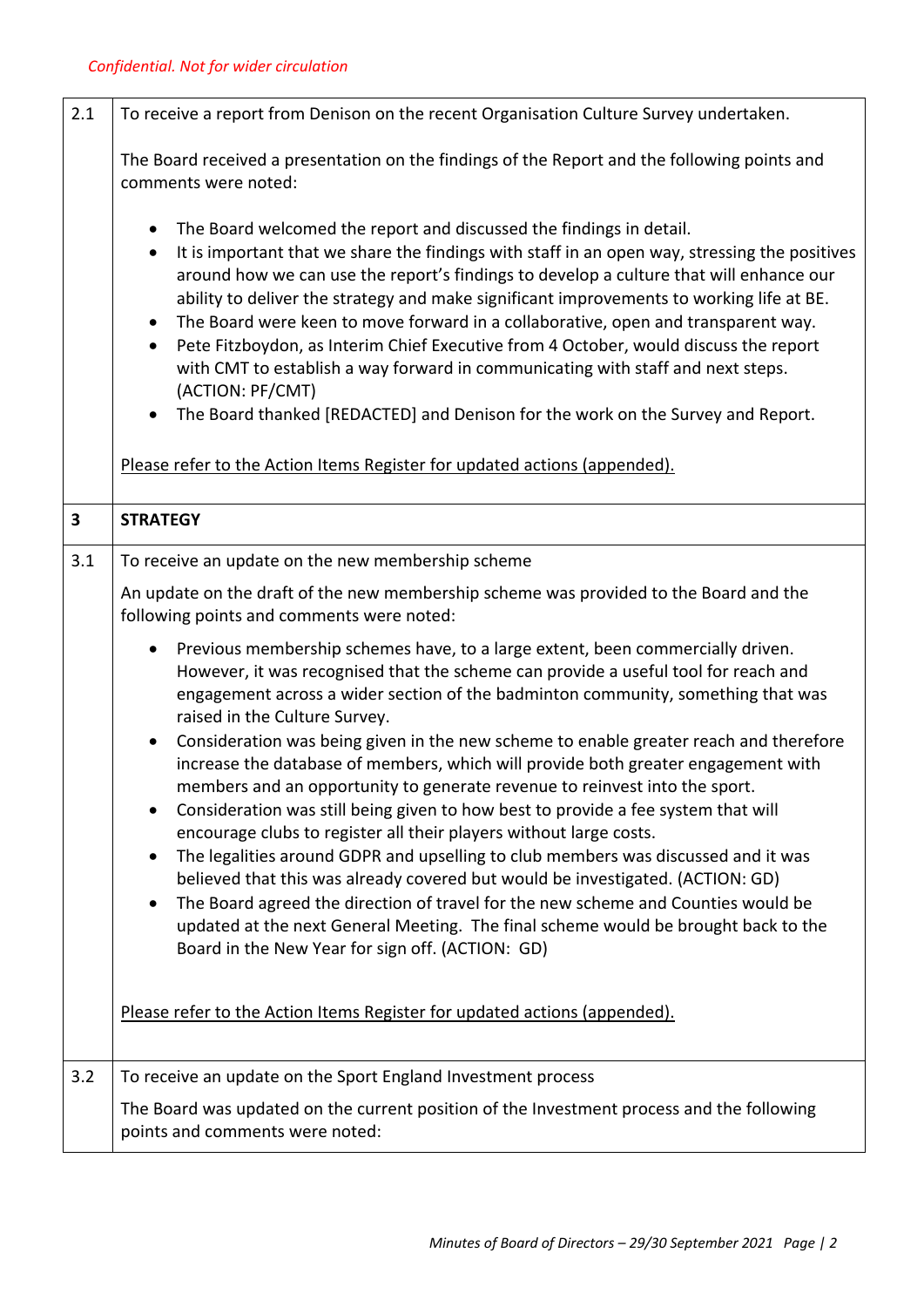|     | the Board discussed how this could be covered. The Finance Director and Chair of the<br>Finance & Risk Board would discuss the current budget and the Chief Operating Officer<br>would review his budget and what might need to be stopped to accommodate the                                                                                                                                                     |
|-----|-------------------------------------------------------------------------------------------------------------------------------------------------------------------------------------------------------------------------------------------------------------------------------------------------------------------------------------------------------------------------------------------------------------------|
|     | parts of the work could be undertaken in the current year, with some moving into the<br>next financial year.<br>It was recognised that there would be a budget commitment each year for the work and<br>$\bullet$                                                                                                                                                                                                 |
|     | produced to provide supportive information for external stakeholders.<br>The Board discussed the investment needed for the Action Plan and it was agreed that<br>$\bullet$                                                                                                                                                                                                                                        |
|     | reviewed.<br>The current Strategy would not be published in full. A streamlined version would be<br>$\bullet$                                                                                                                                                                                                                                                                                                     |
|     | ultimately become comfortable and confident in discussing EDI.<br>It was suggested that Inclusion could be added as one of the values when they are<br>٠                                                                                                                                                                                                                                                          |
|     | members of the wider badminton community and having an Inclusion Lead would be<br>critical to ensure the work moved effectively - in particular, helping people to become<br>more aware of the different dimensions and the challenges, correct terminology, and                                                                                                                                                  |
|     | barriers to its effective implementation.<br>It was recognised that Education and Training was very important, both for staff and                                                                                                                                                                                                                                                                                 |
|     | It would be important to help members to see the direct benefits of including EDI in their<br>$\bullet$<br>current practices, in addition to the moral necessity, to help to overcome potential                                                                                                                                                                                                                   |
|     | Work was already underway to bring in Inclusion Champions and it was hoped that an<br>$\bullet$<br>Inclusion Committee would be set up.                                                                                                                                                                                                                                                                           |
|     | The Board were taken through the Context underpinning the Strategy and the four key<br>$\bullet$<br>principles within it.                                                                                                                                                                                                                                                                                         |
|     | It was recognised that the revised Code for Sports Governance and the Equality Standard<br>$\bullet$<br>for Sport, due to be published in the next few months, might affect the content of the<br>Action Plan.                                                                                                                                                                                                    |
|     | The Action Plan could be refined to soften or enhance certain areas of the work<br>$\bullet$<br>highlighted, dependent on budget.                                                                                                                                                                                                                                                                                 |
|     | The Strategy was very much a journey and would take time. The Action Plan for the first<br>$\bullet$<br>year only had been produced and was initially focused on work within Badminton<br>England.                                                                                                                                                                                                                |
|     | all-encompassing strategy.<br>It was key that the Strategy was achievable but also challenging, setting out Badminton<br>$\bullet$<br>England's intentions.                                                                                                                                                                                                                                                       |
|     | The Strategy had been written following consultation with staff and focus groups with the<br>wider badminton community, including the Activity Alliance and UKActive.<br>Elements of EDI work had been ongoing already albeit not in a cohesive way or within an<br>$\bullet$                                                                                                                                     |
|     | The Board received the Strategy and Year 1 Action Plan, and the following points and comments<br>were noted:                                                                                                                                                                                                                                                                                                      |
| 3.3 | To receive the EDI Strategy and Action Plan                                                                                                                                                                                                                                                                                                                                                                       |
|     | It was expected that the award from Sport England was likely to remain at the same level<br>as the current year. There was an expectation that an enhanced focus on Equality,<br>Diversity and Inclusion would be a requirement of the funding.<br>Phase 2 of the submission was due by the end of October. A full action plan and more<br>$\bullet$<br>detailed budget would be provided within that submission. |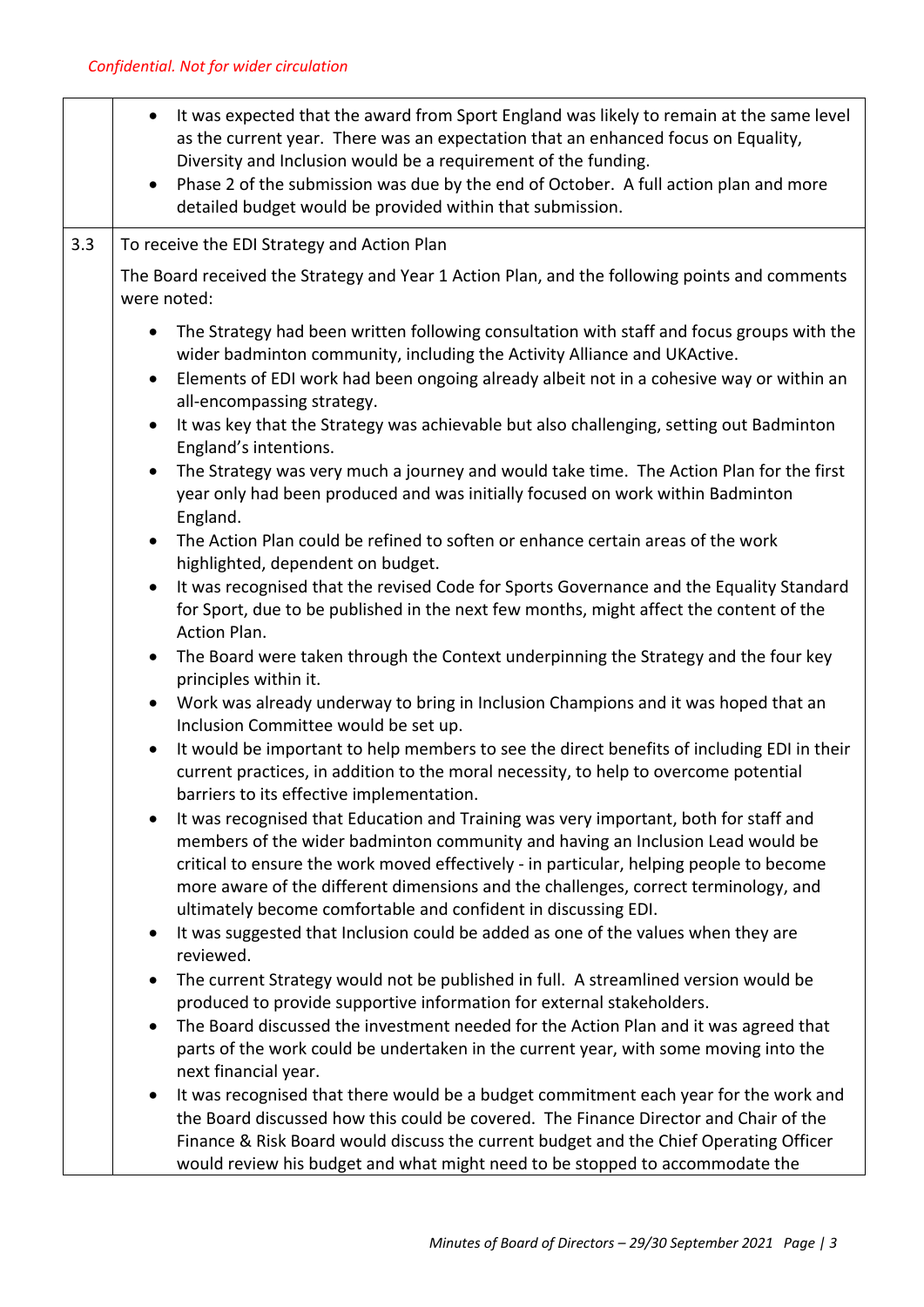|     | funding for the Year 1 Action Plan. Prioritisation of work would be critical. (ACTION: MB,<br>JC, GD and NR)<br>The Board agreed the Strategy and the first three items listed in the Year 1 Action Plan<br>$\bullet$<br>could be started. Following the discussions between the Finance Director, Chair of the<br>Finance & Risk Board and the considerations around the Sport England funding award,<br>the budget for the Year 1 Action Plan would be brought back to the Board for final<br>confirmation. (ACTION: CMT)<br>Decision:<br>a) The Board approved the Strategy and first three items of the Year 1 Action Plan, and the<br>remainder subject to review of budgets.                                                                                                                                                                                                                                                                                                                                                                                                                                                                                                                                                                                                                                                                                                                                                                                                                                                                                                                                                                                                                                                                                                                                                                                                                                                                                                                                                                        |
|-----|-----------------------------------------------------------------------------------------------------------------------------------------------------------------------------------------------------------------------------------------------------------------------------------------------------------------------------------------------------------------------------------------------------------------------------------------------------------------------------------------------------------------------------------------------------------------------------------------------------------------------------------------------------------------------------------------------------------------------------------------------------------------------------------------------------------------------------------------------------------------------------------------------------------------------------------------------------------------------------------------------------------------------------------------------------------------------------------------------------------------------------------------------------------------------------------------------------------------------------------------------------------------------------------------------------------------------------------------------------------------------------------------------------------------------------------------------------------------------------------------------------------------------------------------------------------------------------------------------------------------------------------------------------------------------------------------------------------------------------------------------------------------------------------------------------------------------------------------------------------------------------------------------------------------------------------------------------------------------------------------------------------------------------------------------------------|
|     | Please refer to the Action Items Register for updated actions (appended).                                                                                                                                                                                                                                                                                                                                                                                                                                                                                                                                                                                                                                                                                                                                                                                                                                                                                                                                                                                                                                                                                                                                                                                                                                                                                                                                                                                                                                                                                                                                                                                                                                                                                                                                                                                                                                                                                                                                                                                 |
| 3.4 | To receive an update on Badminton England's revised Strategy<br>The Board received the Strategy review update and the following points and comments were<br>noted:<br>The initial review of the Strategy concluded that while Discover Badminton England was<br>$\bullet$<br>overall fit for purpose, several areas needed more focus.<br>An additional pillar, to sit between participation and performance would provide the<br>$\bullet$<br>required focus on growing participation and support for the system that was necessary to<br>ensure Badminton England could achieve its stated ambitions.<br>Explaining and communicating the interdependencies of the pillars was critical to the<br>$\bullet$<br>strategy being effective, and to unite the badminton community around the entire<br>strategy.<br>It was recognised that now was not a good time to launch a revised strategy, given the<br>$\bullet$<br>uncertainties arising from Covid and changes in leadership, and it was agreed that a one-<br>year plan would be better to focus on priorities (ACTION: CMT).<br>It would also be better to wait for the new Chief Executive to be in place before the<br>revised strategy is launched so that they can provide input and buy-in.<br>The Board discussed the priorities for the next year and agreed that rebuilding the game<br>٠<br>and supporting return to play was key.<br>It was suggested that the one-year plan be given to staff to review and feed into their<br>$\bullet$<br>thoughts, thereby achieving greater buy-in and understanding. It was important for<br>every member of staff to understand how they fit into the strategy and how their work<br>supports their mission of the organisation.<br>The Board agreed the direction of travel for the Pillars and next steps for moving forward<br>as laid out in the paper. The revised Strategy would be brought back to the Board for an<br>update in January 2022. (ACTION: GD)<br>Please refer to the Action Items Register for updated actions (appended). |
| 4   | <b>MINUTES and ACTION POINTS</b>                                                                                                                                                                                                                                                                                                                                                                                                                                                                                                                                                                                                                                                                                                                                                                                                                                                                                                                                                                                                                                                                                                                                                                                                                                                                                                                                                                                                                                                                                                                                                                                                                                                                                                                                                                                                                                                                                                                                                                                                                          |